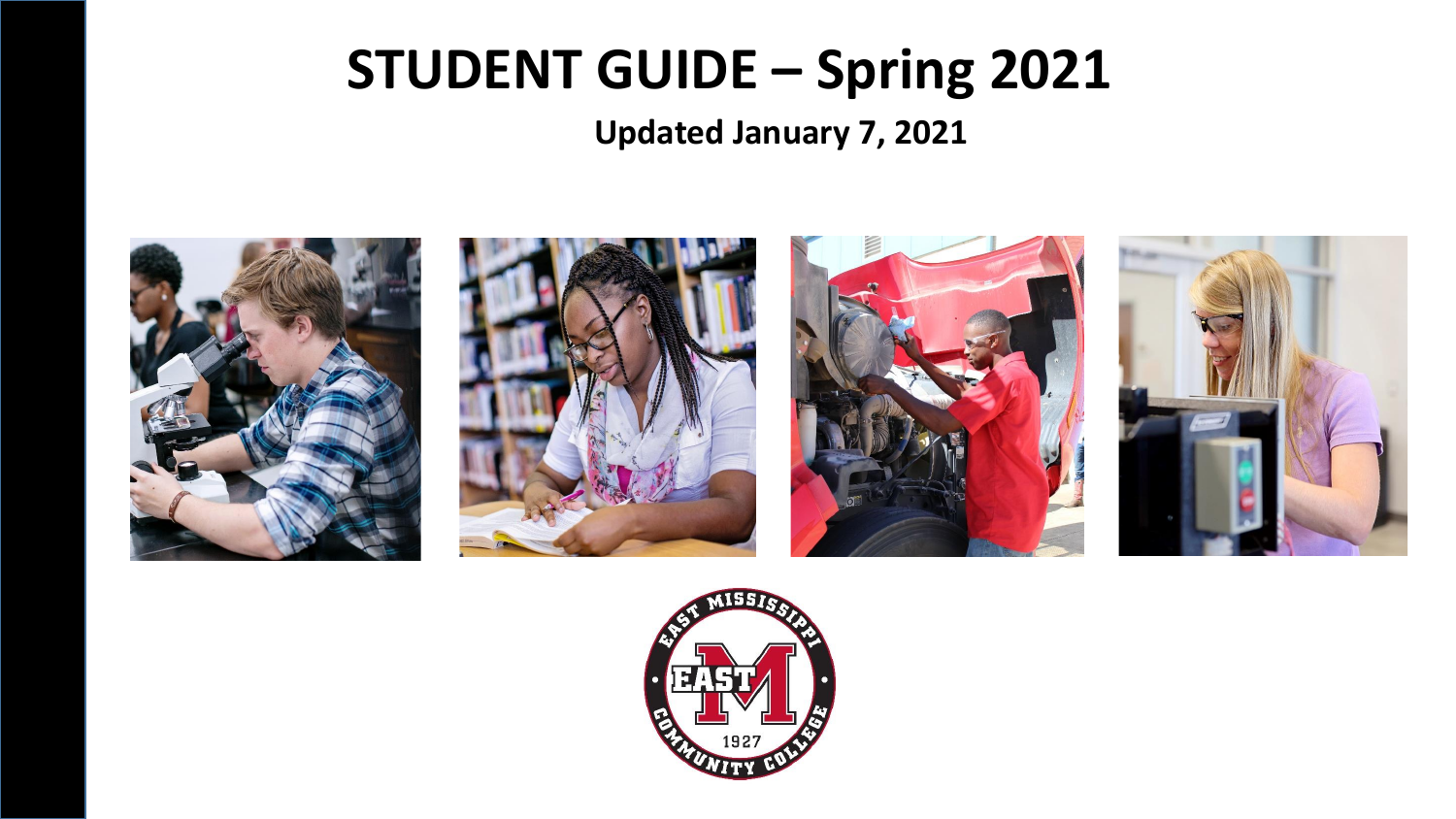### **GUIDE OVERVIEW**

- **Introduction**
- Spring 2021 Classes
- Course Delivery Options
- Course Delivery Options Remote Online
- Modifications to the Academic Calendar
- Student Responsibilities related to COVID-19
- Classroom Experience
- Attendance Methods
- Health & Safety Protocols
- Classroom Sanitation
- Student Orientation
- Helpful Links

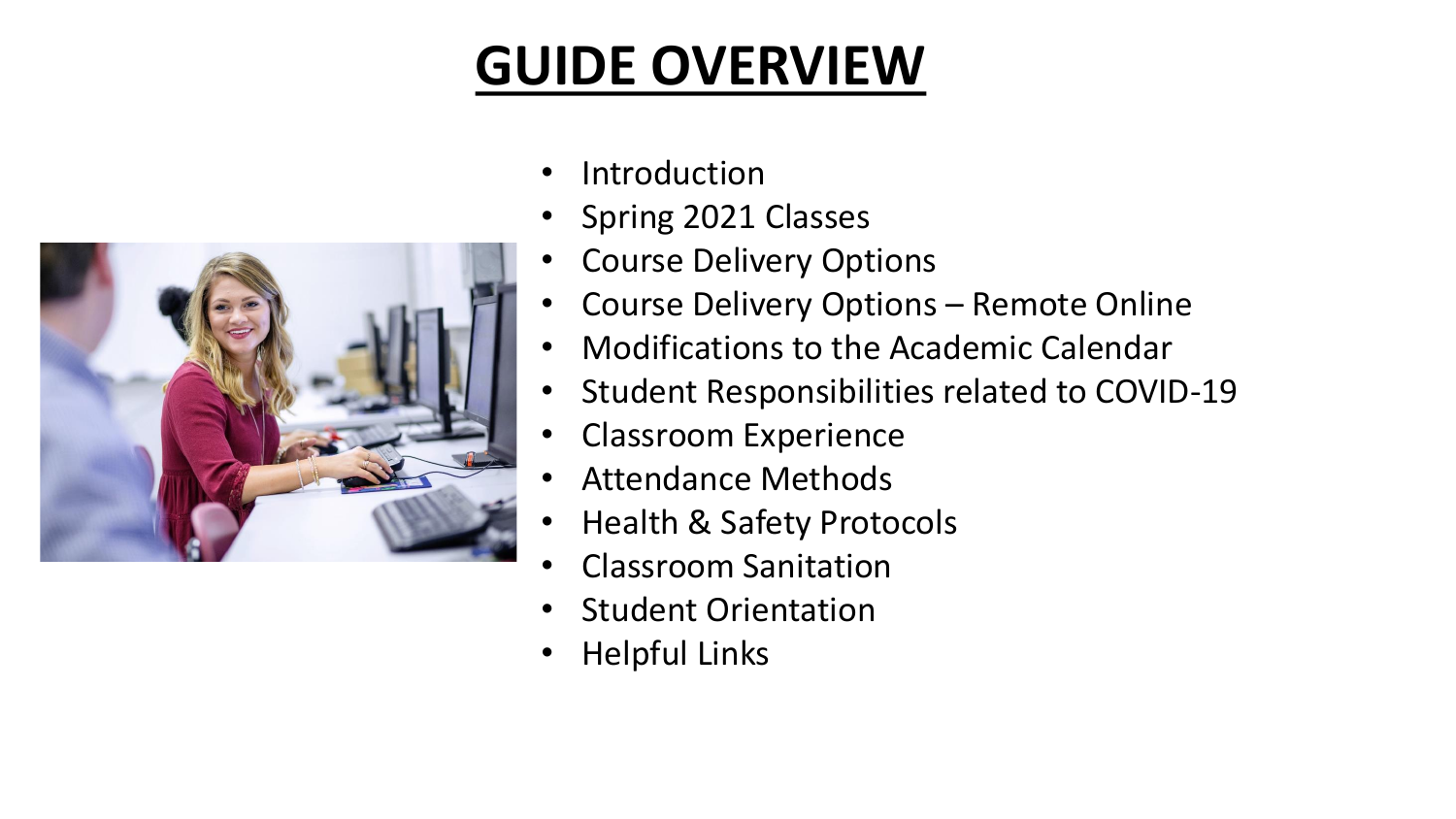### **INTRODUCTION**

Dear EMCC Students:

The administration, faculty and staff at East Mississippi Community College has developed the enclosed set of policies and protocols to allow EMCC to serve our students through a full return to on-campus, face-to-face instruction for the Spring 2021 semester, while addressing the very real and pressing challenges presented by the coronavirus. At this time, EMCC administrators have decided to return to on-campus instruction, following a semester of COVID-19. The ultimate goal of EMCC's faculty, staff, and administration is to maintain public health while continuing the College's vital mission of education and outreach. We also acknowledge that not all of our students are comfortable returning to campus amidst the uncertainty the pandemic has created. To that end, we have developed this plan to be as flexible as possible, while maintaining the academic integrity of our institution.

We developed this plan with robust input from a wide cross-section of employees, guidance from medical and health professionals, and recommendations from state authorities. Although we are working to minimize the maximum number of students in classes at one time, via multiple instructional modalities, it is imperative to note that it cannot be achieved in every scenario, due to an array of factors. However, in those cases, we will provide faculty with basic practices based on guidance from the CDC and other institutions to protect faculty, staff, and students. While the team used guidance from the [CDC](https://www.cdc.gov/coronavirus/2019-ncov/community/colleges-universities/considerations.html), we feel the best prevention is for both faculty and students be cognizant of their personal responsibility in minimizing exposure to COVID-19 and other illness to oneself and others. As the coronavirus pandemic continues to evolve, we will revisit our plan to align with new and emerging information.

Sincerely,

Return to Instruction Team

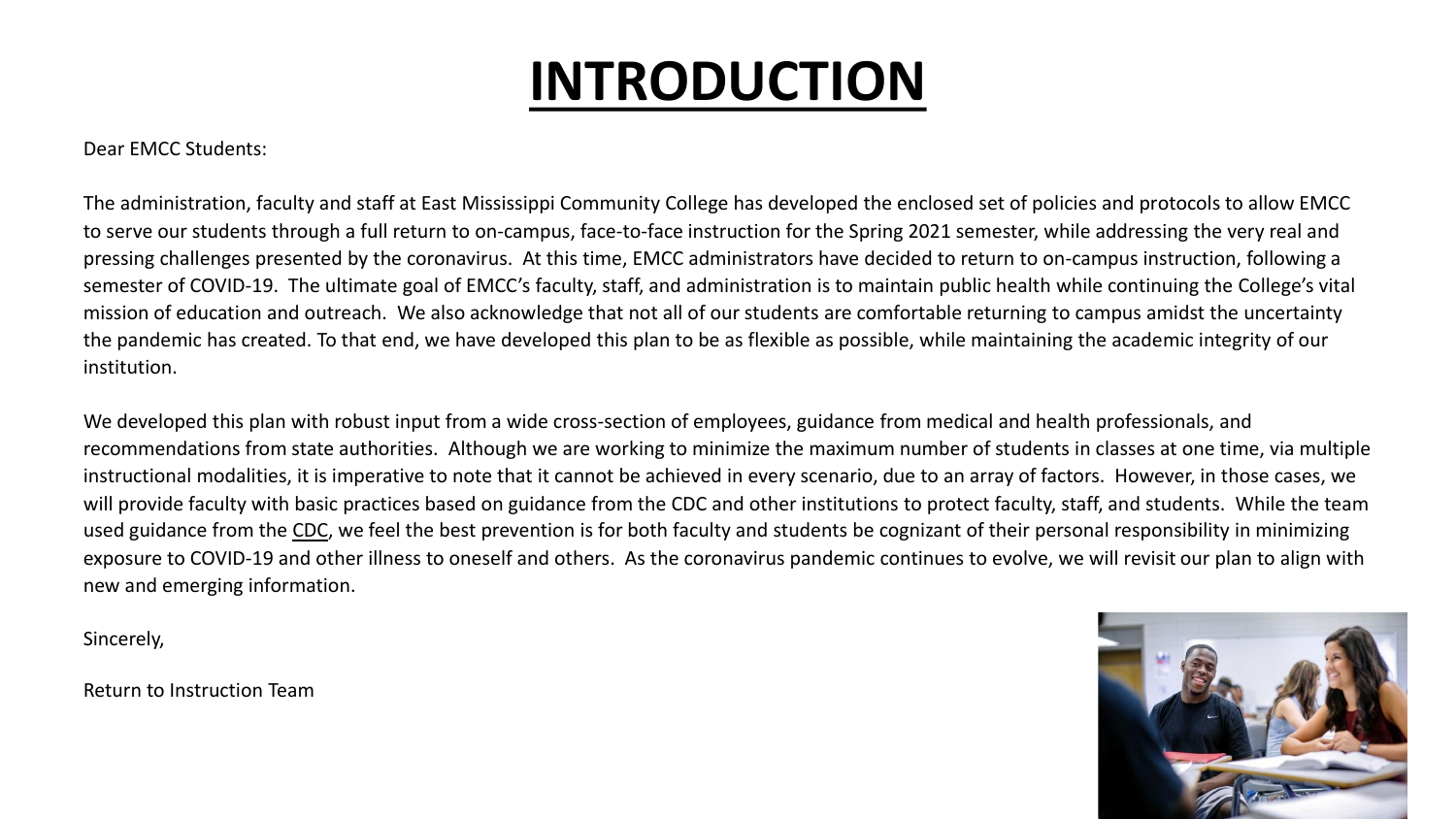

- At this time, EMCC administrators have decided that we will return to on-campus face-toface instruction for spring 2021. The spring semester is scheduled to begin on Monday, January 11, 2021. IF we decide to switch to on-line learning due to an increase in COVID-19 cases, we will communicate the change via your student email, ROARCAST, EMCC website and via our social media accounts.
- While most classes will meet on campus and fully in person, classes that are too large for social distancing will follow a hybrid learning model. For these classes, faculty will develop a schedule to inform students as to what day they should come on-campus for their in-person classes. Make sure you are actively engaging in your online learning experience via [CANVAS](http://canvas.eastms.edu/) to get important notifications from your instructor like possibly only coming one day a week in order to ensure social distancing in the classroom. **For example**, if you have College Algebra on Monday and Wednesday, the instructor may divide the class up as follows: students with last names that begin with A-M come Monday and N-Z come Wednesday. Additionally, instructors will communicate  $\,$ with their students prior to the first day of class to let them know what day they will attend based on space in their class. When the student is not required to be present in-person, they can join class virtually. Instructors who will NOT meet their classes in-person due to a variety of reasons and have been approved to teach remotely will send notification to their students no later than Sunday, January 10 at 6:00 p.m.
- Students should monitor their **email** and **[CANVAS](http://canvas.eastms.edu/)** for messaging and notification.
- All essential programs and services will be open and available to you during the spring semester, including the cafeteria on both the GT and Scooba campus, college libraries, Lion Central, business office and housing offices.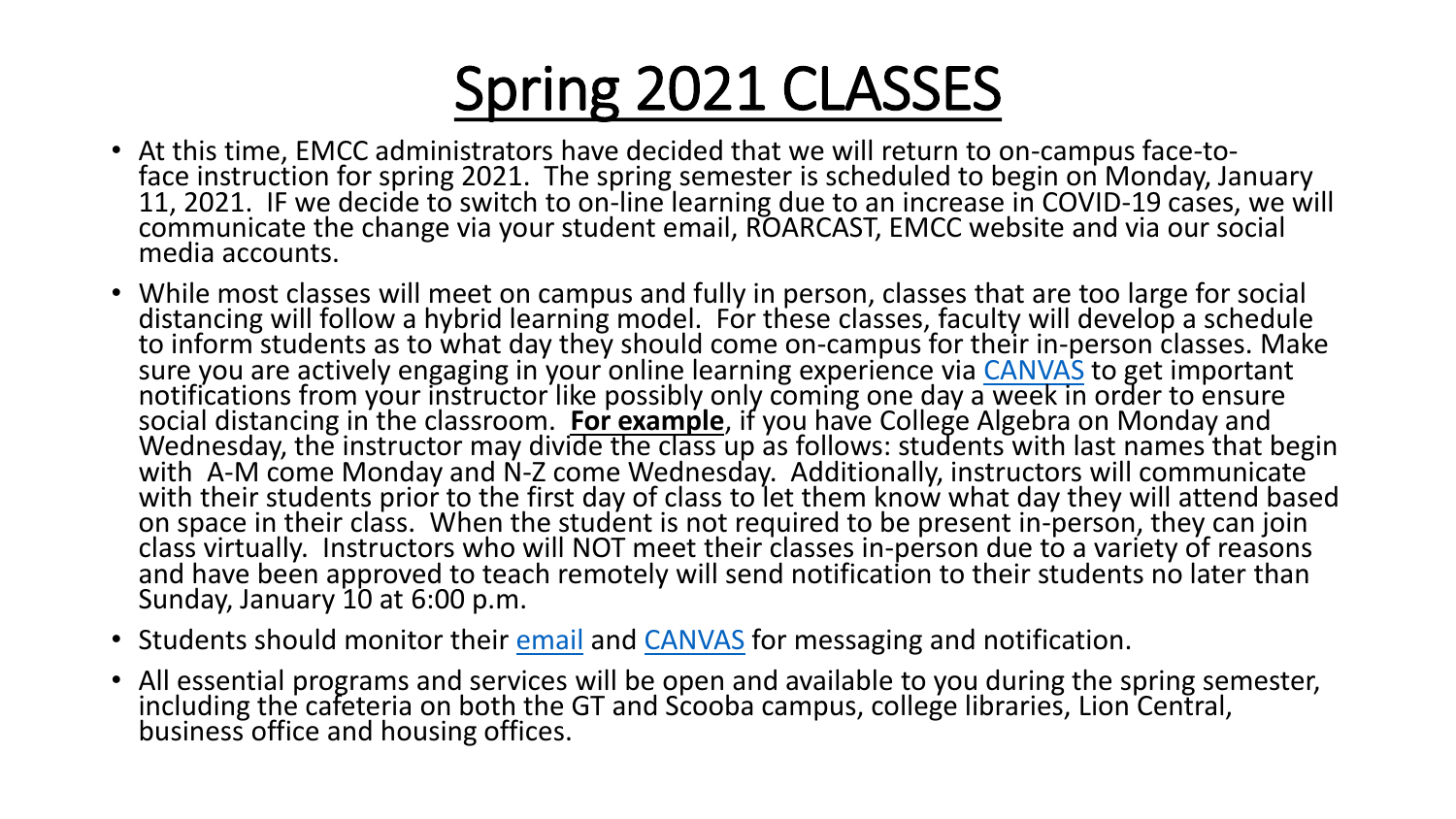# **COURSE DELIVERY OPTIONS**

In order to be prepared for the uncertainty of the changes that COVID-19 may bring, faculty will be teaching in several formats that include face-to-face, hybrid, hyflex, remote, or online. Regardless of the primary mode of instruction, all courses will have some virtual component to accommodate students who are unable to attend classes in person or in the event classes are switched to remote learning. The virtual/online component may consist of several things, which include the following: assignments being submitted on CANVAS or appropriate platform (MyLabPlus), quizzes, synchronous and/or asynchronous meetings and discussion questions. Course delivery options for spring 2021 include the following:

- **Face-to-Face Instruction**: includes in-class interaction where the faculty member will teach in class.
- **Traditional Hybrid Instruction**: includes at least one face-to-face meeting per week, and the rest of the of the course is taught and facilitated online, via CANVAS.
- **Hyflex Instruction:** includes traditional face-to-face instruction; however, the instructor has divided the class into groups, or a student may request to receive instruction online due to an array of issues.
- **Remote Instruction**: course began as a face-to-face, hybrid or hyflex; however, due to COVID-19, the course was forced online. In this case, the instructor should still meet the class at the time the class was originally scheduled; however, the assignment due dates should switch to Sunday at 11:59 and attendance will be determined by the completion of at least one assignment during that week. For courses that use mastery learning, an instructor may have different due dates for assignments; however, these days should be developed as consistently as possible, and communicated to the students asap.
- **Traditional Online**: instruction includes courses being facilitated online (CANVAS) with assignments being due on Sunday by 11:59 p.m. and attendance for this method is determined based on the completion of at least one assignment for that week.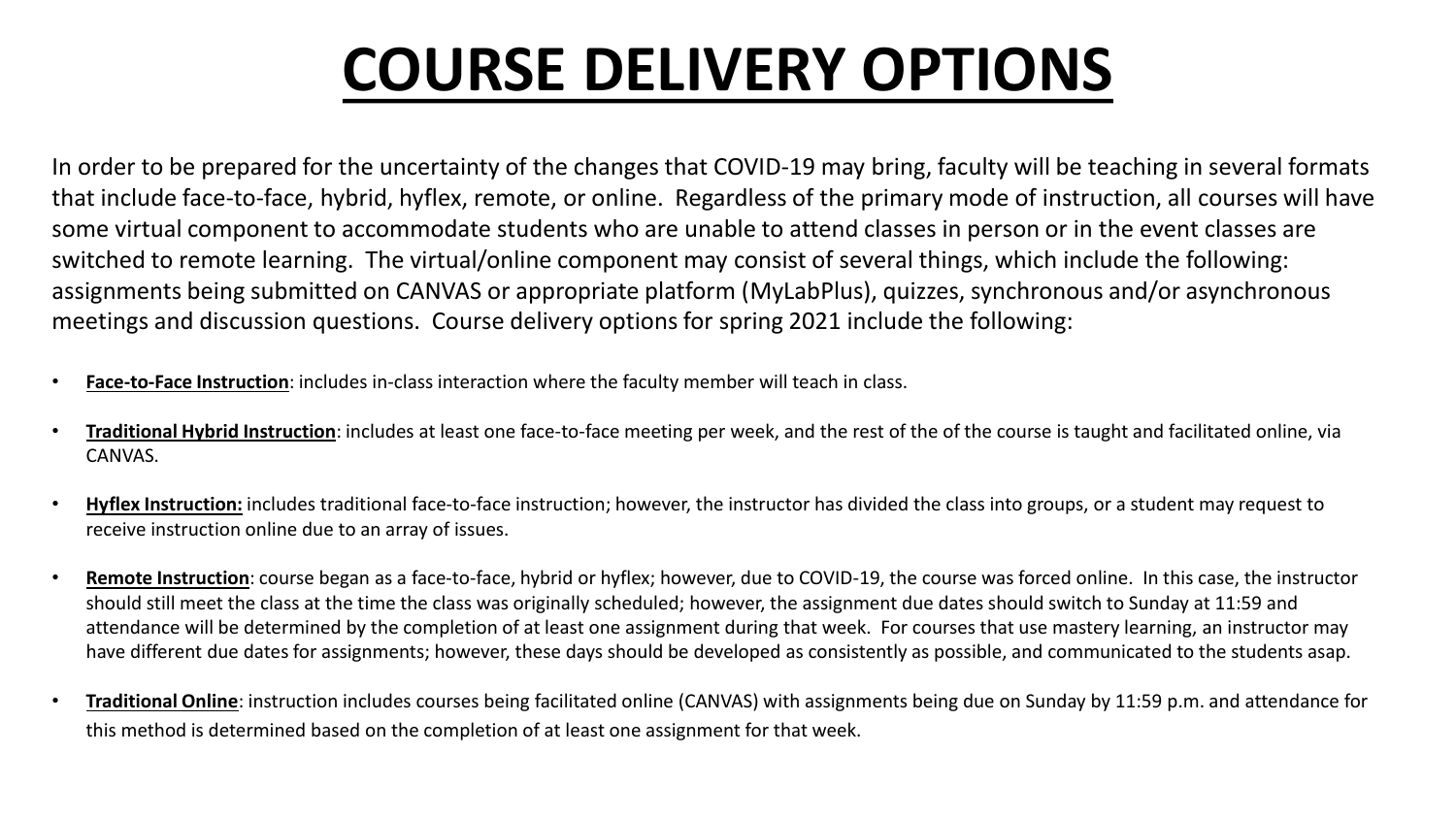## **COURSE DELIVERY OPTIONS – REMOTE ONLINE**

The coronavirus pandemic is an evolving situation. We will make every attempt possible to serve our students through all course delivery options; however, our primary concern will be maintaining the health and safety of all involved. As the virus continues to spread, we must be prepared for the need to suspend on-ground, face-to-face classes and transition to online delivery.

- To prepare for this possibility, ALL courses must have an virtual/online component, which will aid in a smooth transition to online learning should an adjustment in instructional delivery methods be required.
- Instructors reserve the right to have synchronous classes and they will be held on the same day(s) and time they were originally scheduled to meet face-to-face. For example, if Ms. Treelight taught on Mondays/Wednesdays at 9:00AM, her course would meet virtually via Teams and/or Zoom on Mondays/Wednesdays at 9:00 a.m.—just like before. It is important to note, that although an instructor may choose to continue to meet synchronously, students may have connectivity and accessibility issues that will prevent them from connecting at that time. If so, please communicate with your instructor as soon as possible. Accordingly, attendance will be taken by the completion of assignments, which should be due by Sunday at 11:59 p.m., unless otherwise noted due to mastery learning.
- While virtual, synchronous meetings can be challenging for all students who are not used to it, it can be especially difficult for students with disabilities. Students with disabilities should contact the Disability Coordinator on his/her campus, Scooba Campus: Dr. Renyetta Johnson, [rjohnson@eastms.edu ,](mailto:rjohnson@eastms.edu) (662) 476-5088 or (662) 476-5000 or Golden Triangle Campus: Dr. Melanie Sanders, [msanders@eastms.edu](mailto:msanders@eastms.edu) , (662) 243-1979 or (662) 243-1900.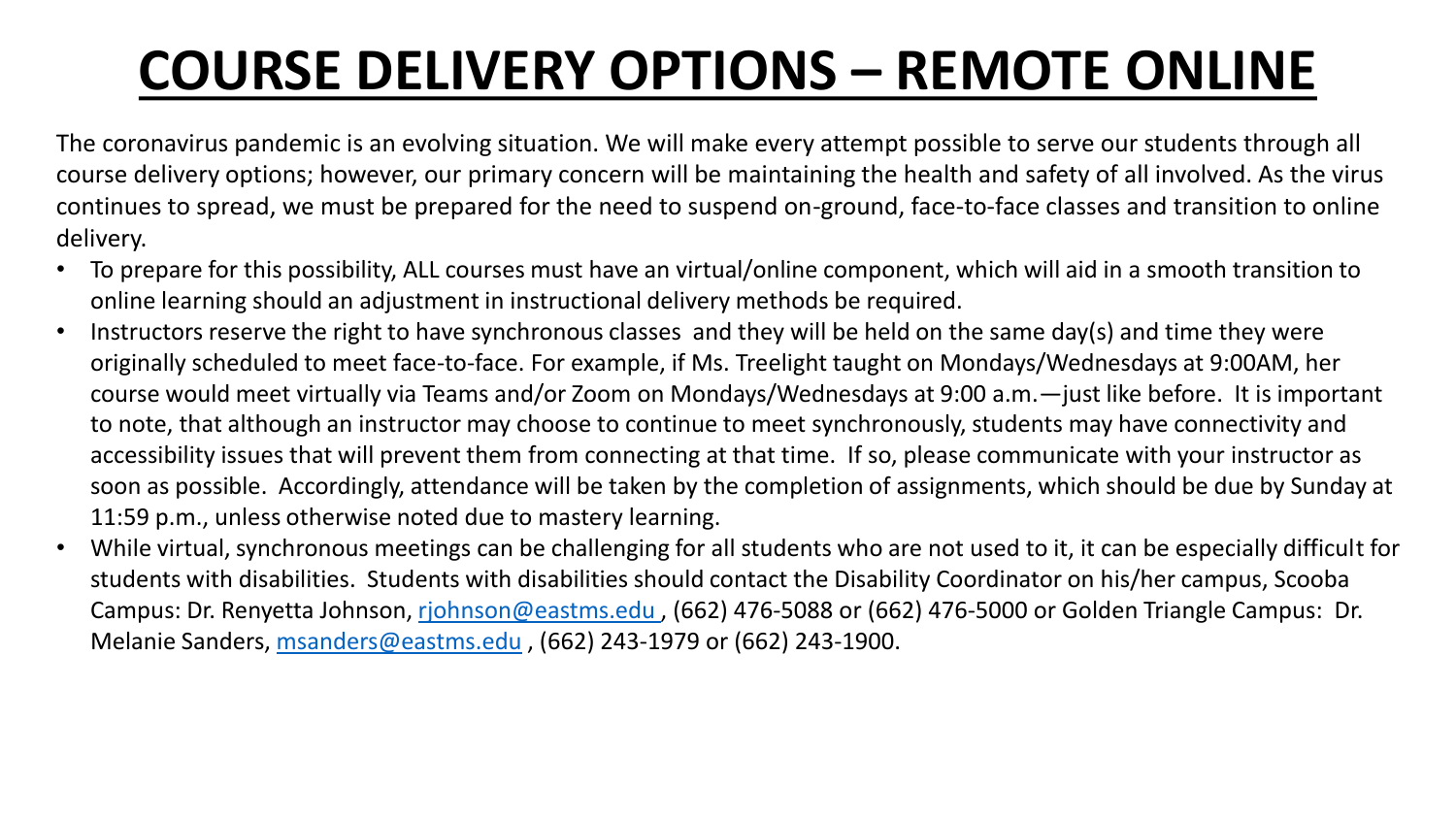# MODIFICATIONS TO THE ACADEMIC CALENDAR

The 2020-2021 Academic Calendar is available online, [here.](http://www.eastms.edu/current-students/academic-calendar/academiccalendar2020-2021v2.pdf) The first day of class for spring 2021 semester will be January 11, 2021, and the last regular class meeting will be May 3, 2021. Final exams for full-term classes begin on May 4 and will conclude on May 6, 2021. Please note that as new information regarding the coronavirus pandemic emerges, East Mississippi Community College reserves the right to adjust the academic calendar as needed to remain nimble and responsive to changing circumstances.

#### **FINAL EXAMS:**

- Final exams for full-term classes are slated to begin on May 4, and end on May 6, 2021.
- Exams scheduled during the official exam period may be in-person or administered via Canvas, depending on the instructional modality. Instructors will decide the exam type early on and notify students of a final decision. This decision will be at the discretion of the instructor after consultation with the division chair and/or respective dean.
- Final exams for second intensive classes will be May 4 5 and the methodology is at the discretion of the faculty member after consultation with the division chair and/or respective dean.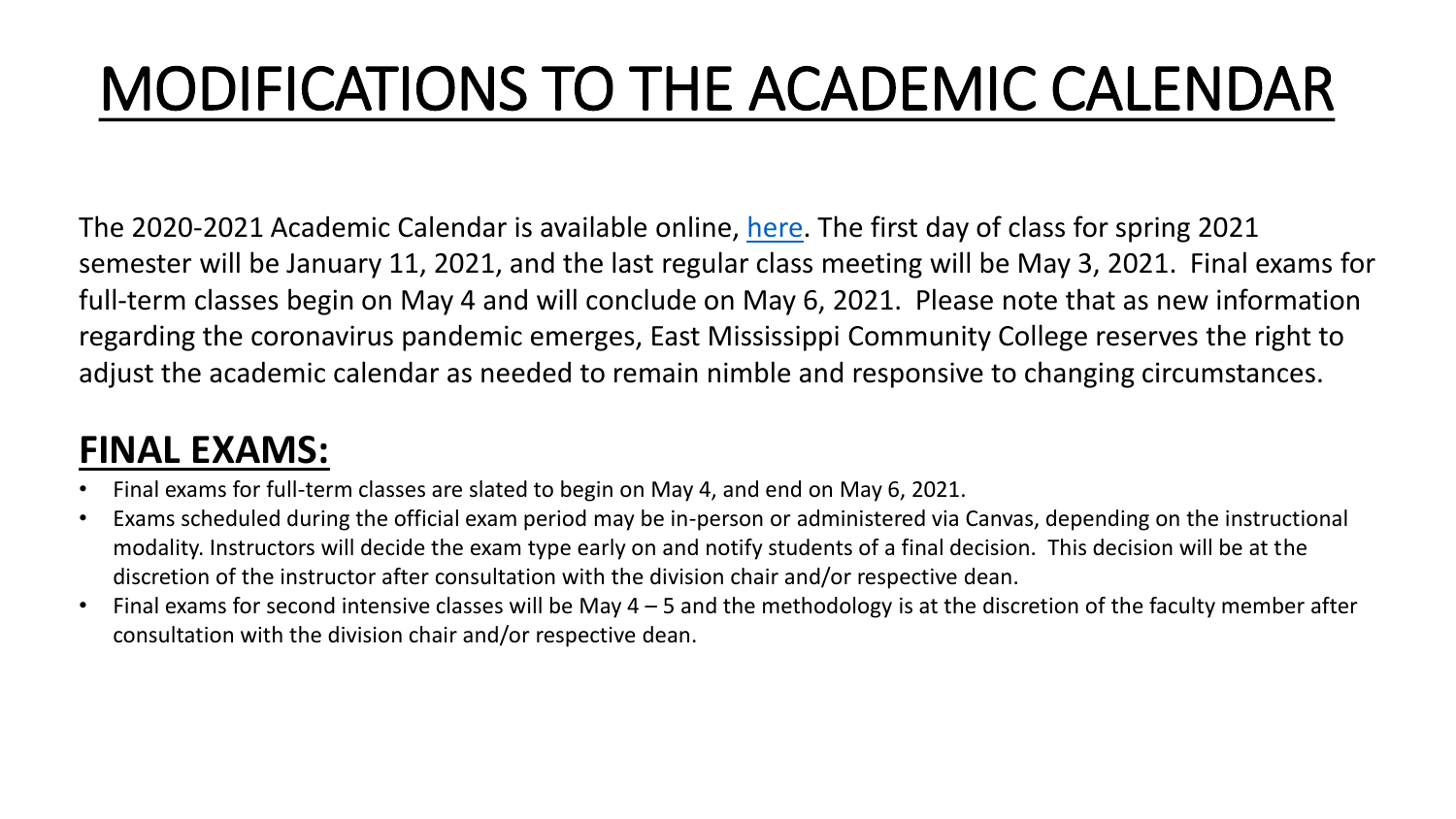### STUDENT RESPONSIBILITIES RELATED TO COVID-19

The novel coronavirus, COVID-19, has been declared a worldwide pandemic by the World Health Organization. COVID-19 is considered a highly contagious virus that is believed to spread mainly from person-to-person contact. As a result, the Centers for Disease Control and the Mississippi State Department of Health recommend regular and vigorous handwashing, use of personal protective equipment, and social distancing strategies to mitigate the spread.

While East Mississippi Community College will follow the latest guidance from leading health authorities on best practices for educational institutions, we cannot guarantee that you will not be exposed to or become infected with COVID-19 while on our premises. Additionally, the success or failure of any disease mitigation effort depends entirely on the level of compliance.

To that end, all students who elect to attend face-to-face classes must adhere to the following preventative measures to reduce the risk of exposure to the virus while occupying shared space. Any unwillingness to follow these guidelines will be treated as a violation of the Student Code of Conduct and will be subject to appropriate disciplinary measures, up to and include dismissal.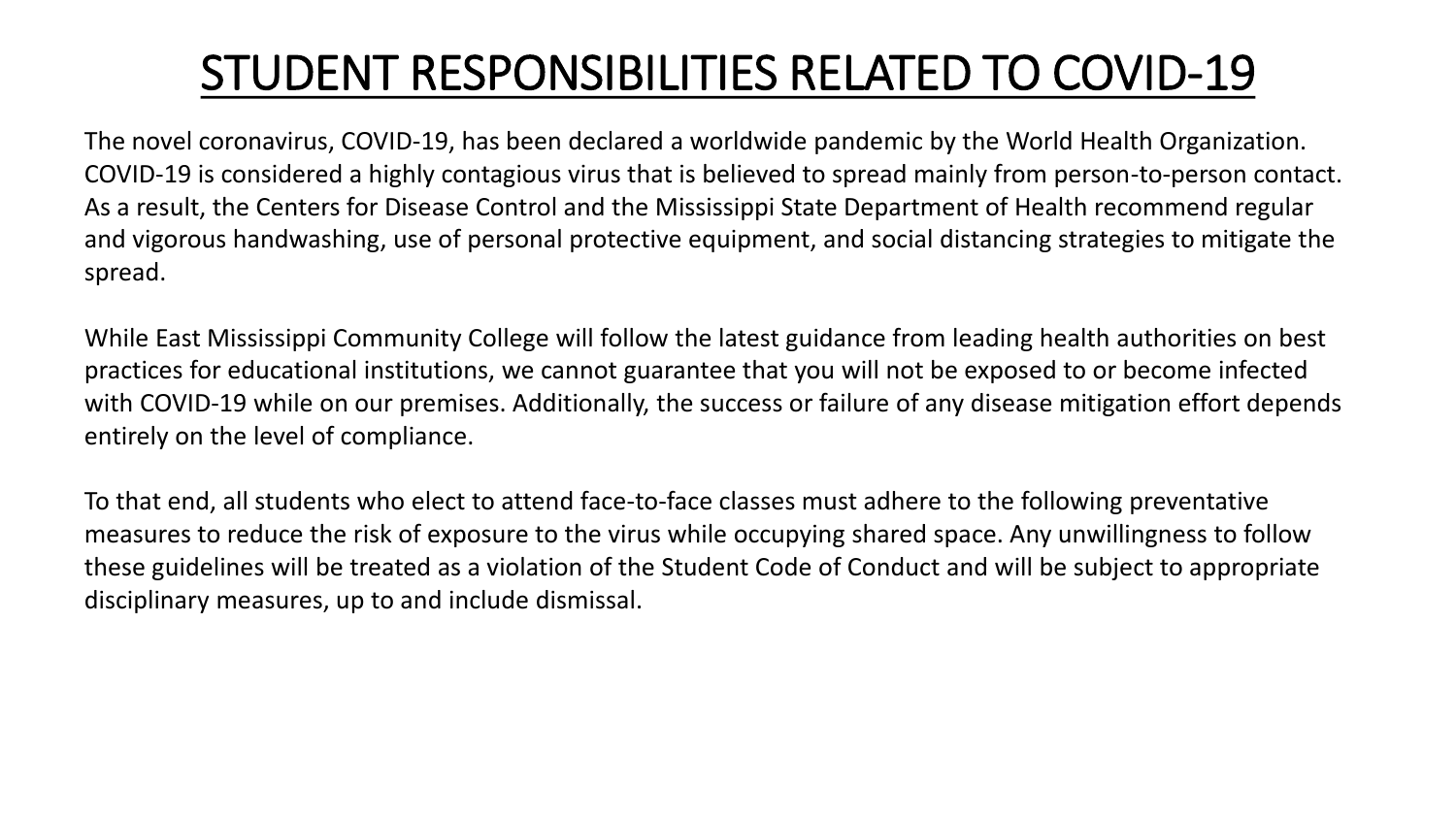### STUDENT RESPONSIBILITIES RELATED TO COVID-19

- Students will practice good personal protective measures such as avoiding touching their faces, washing their hands often with soap and water for at least 20 seconds, etc.
- Students are responsible for knowing the symptoms of the coronavirus as outlined on the CDC website at <https://www.cdc.gov/coronavirus/2019-ncov/symptoms-testing/symptoms.html>. Students must self-monitor their health and should NOT come to campus if they are experiencing a fever or any known symptoms of the coronavirus.
- All students MUST wear an appropriate face covering that fully covers their nose and mouth. Students who have a legitimate health condition that prevents the proper wearing of face coverings may provide official documentation from a medical provider to seek an accommodation through the Dean of Students. Face coverings must be worn at all times inside all EMCC buildings.
- Students will make every attempt to observe social distancing protocols. Students will comply with social distancing signage and markers. Students will not rearrange desk, chairs, or other furniture. In situations where social distancing is not possible, students will make sure they have their masks on properly and stay as far away from others as deemed appropriate.
- Students will exit the classroom space as guided by the instructor; in most cases, students will be dismissed by row or table to avoid crowding.
- Students will refrain from clustering together before, during, and after class—including in the parking lots, cafeteria, and common spaces.
- Students who have had prolonged, immediate exposure with a student who has test positive for COVID-19 will be alerted of potential exposure via phone or email. It is the responsibility of the individual student to self-monitor their health and determine if/when testing may be appropriate. Students who have been exposed must self-isolate due to exposure and continue their studies remotely for 14 days. Students who are on exposure quarantine must visit the Dean of Students to certify they are no longer symptomatic BEFORE returning to class.
- Students who have tested positive for COVID-19 must self-quarantine for ten days from the onset of their symptoms and must be fever free without the use of fever reducing medication for at least three days before returning to campus. Recovered students must visit the Dean of Students to certify they are no longer symptomatic BEFORE returning to class.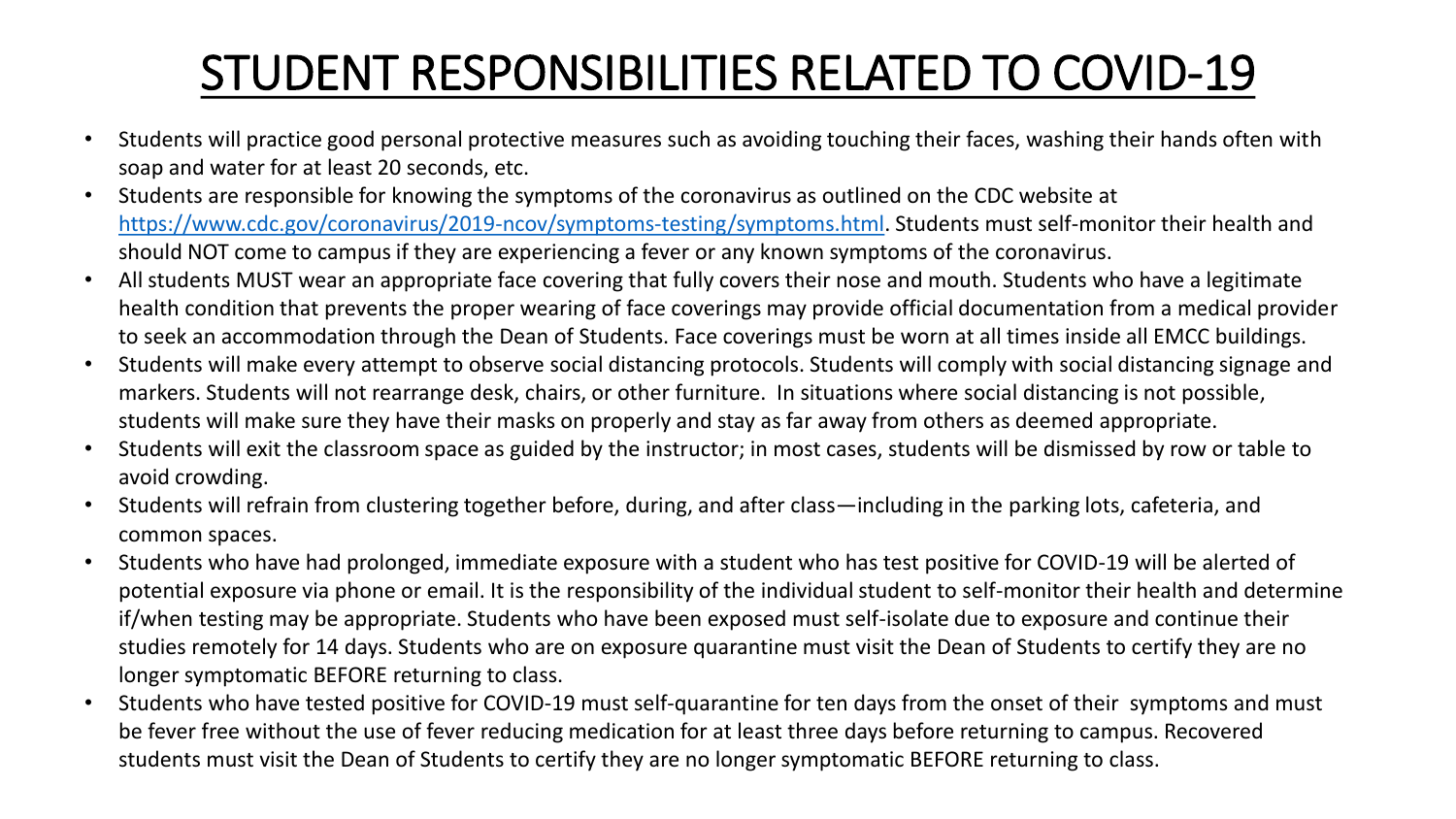## **ATTENDANCE METHODS**

| <b>MODE OF DELIVERY</b>       | <b>ATTENDANCE METHODS</b>                                                                                                                                                                                                                                                                                                                                                                                                                                                                                                                                                                                                                                        |
|-------------------------------|------------------------------------------------------------------------------------------------------------------------------------------------------------------------------------------------------------------------------------------------------------------------------------------------------------------------------------------------------------------------------------------------------------------------------------------------------------------------------------------------------------------------------------------------------------------------------------------------------------------------------------------------------------------|
| <b>Face-To-Face</b>           | Attendance will be based on face-to-face meetings. For example, Mr. Redmon's College Algebra class meets 2 x<br>per week, he should take attendance both days.<br>Because each class will be live streamed and/or recorded, students who may not be able to attend on ground<br>class may attend the class via TEAMS, ZOOM or by utilizing tradition methods that instructors have integrated<br>in Canvas. Students who elect to participate in class in this manner are encouraged to communicate with<br>faculty. Because students may elect to participate in class in this manner, instructors should make assignments<br>via Canvas or a similar platform. |
| <b>Traditional Hybrid</b>     | Attendance will be based on face-to-face meetings. For example, Mrs. Redmon's General Psychology class<br>meets face-to-face 1 x per week, she should take attendance for the days that meet face-to-face. If<br>assignments are due before Sunday at 11:59 p.m., those deadlines must be included in course syllabus.                                                                                                                                                                                                                                                                                                                                           |
| <b>Hyflex</b>                 | Attendance will be based on face-to-face meeting AND at least one assignment due by 11:59 p.m. on<br>Sunday. For example, Mrs. Guest's group A in her History class meets on Monday and Group B meets on<br>Wednesday, Mrs. Guest will record group A's face-to-face meeting for Monday and Group B's meeting for<br>Wednesday. Because of the complexity of the system, once the assignment has been completed for the week,<br>attendance credit should be assigned to the face-to-face meetings.                                                                                                                                                              |
| <b>F2F to Online (REMOTE)</b> | If classes move from face-to-face to online as they did in the spring, faculty will be encouraged to meet<br>virtually via TEAMS or Zoom; however, attendance will be counted by the student completing at least one<br>assignment that has been assigned for the week. In this case, all assignments should be collected via<br>CANVAS. The due date should be Sunday by 11:59 p.m.                                                                                                                                                                                                                                                                             |
| <b>Traditional Online</b>     | Attendance will be based on the online assignments that are due each week by Sunday at 11:59 p.m. If a<br>student completes ONE assignment, they should be counted present for attendance that week.                                                                                                                                                                                                                                                                                                                                                                                                                                                             |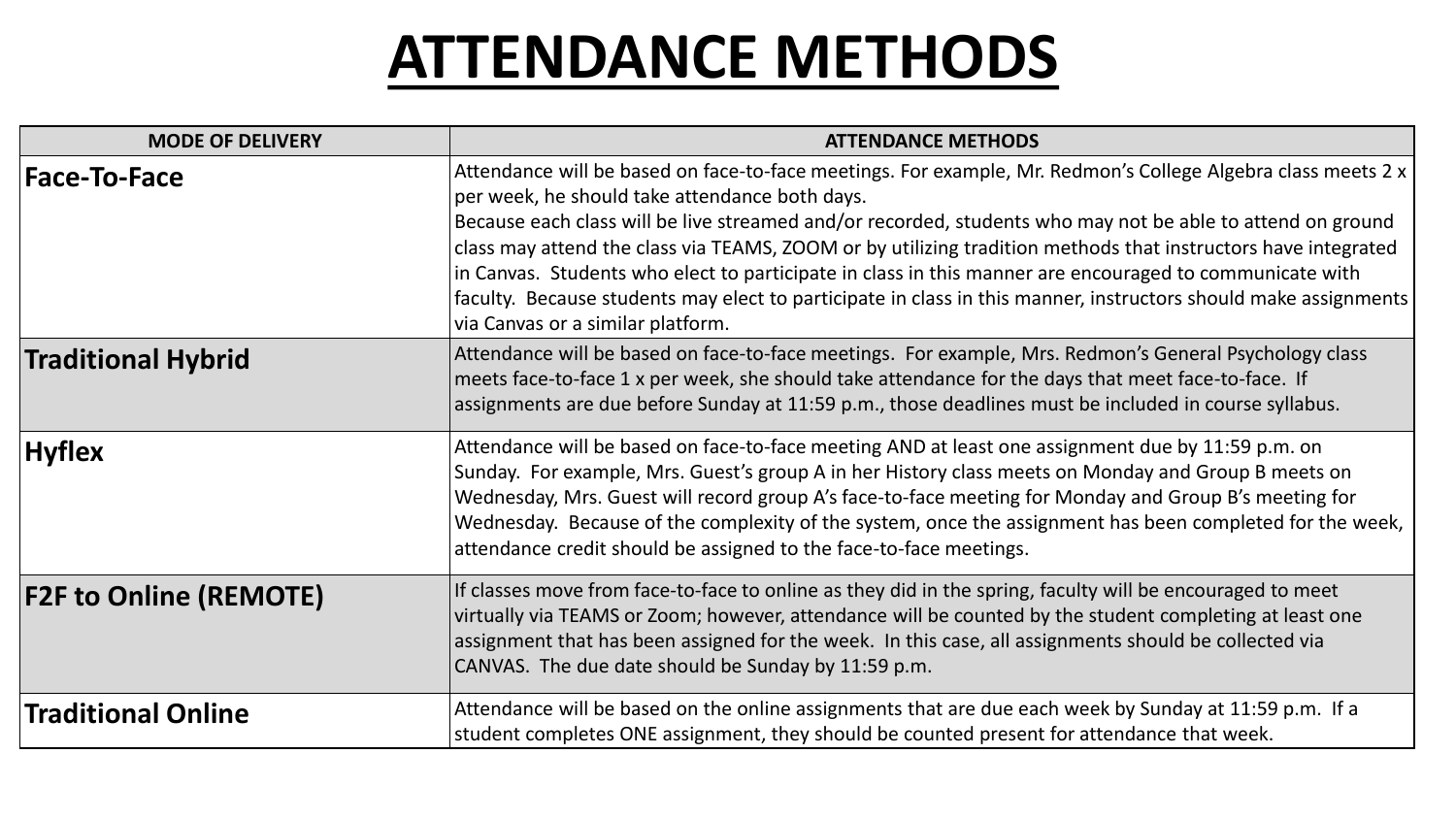| More suggestions for courses that can't<br>properly socially/physical distance. |                                                                                                                                                                                                                                                                                                                                                                                                                                                                                                                                                                                                                                                                                                                                                                                                                                                 |
|---------------------------------------------------------------------------------|-------------------------------------------------------------------------------------------------------------------------------------------------------------------------------------------------------------------------------------------------------------------------------------------------------------------------------------------------------------------------------------------------------------------------------------------------------------------------------------------------------------------------------------------------------------------------------------------------------------------------------------------------------------------------------------------------------------------------------------------------------------------------------------------------------------------------------------------------|
| <b>Face-To-Face</b>                                                             | Follow, as closely as possible and within reason, CDC guidelines, when social distancing is not feasible.<br>Follow all necessary precautions and suggestions as outlined in the EMCC Return to Instruction Plan<br>and conduct labs face-to-face. Unfortunately, due to lab class sizes (24 students usually), limited<br>space/rooms, and limited time to instruct labs, it may not be possible to assign groups (A and B) to<br>attend lab on different days during the week (unless a flex option is implemented **see option 2,<br>blended-hyflex).<br>The method of conducting labs face-to-face as usual will require students (24) to attend lab<br>together. Obviously, social distancing will not be possible, but PPE will provide safe measures for<br>working in close proximity.                                                  |
| <b>Hyflex</b>                                                                   | It may be possible to reduce the number of students in a lab by assigning students to groups (Lab<br>Group A or B) and have them to alternate weekly for face-to-face lab instruction.<br>Example, group A will meet face-to-face on Week 1 (Monday), while group B will work on a<br>virtual/alternative/ lab assignment. Week 2 (Monday), group B will meet face-to-face while group A<br>will work on an alternative assignment.<br>Instructors will need to understand that it may not be possible to cover all material in the blended-<br>hyflex format as it was traditionally covered in a traditional face-to-face format. Instructors will<br>need to be selective in what is covered during the face-to-face lab meetings. Some labs may require<br>hands-on instruction while other labs are able to be completed online/virtually. |
| <b>Remote Learning</b>                                                          | Similar to EMCC's traditional online/e-Learning science courses, instructors could offer labs<br>online/ virtually. This option could, potentially, eliminate all risks of physical contact during hands-<br>on-lab instruction. Some textbook publishers, such as McGraw Hill, currently provide, at no<br>additional charge to students, virtual lab resources. Additionally, there are other free resources for<br>providing students with a quality lab experience online.                                                                                                                                                                                                                                                                                                                                                                  |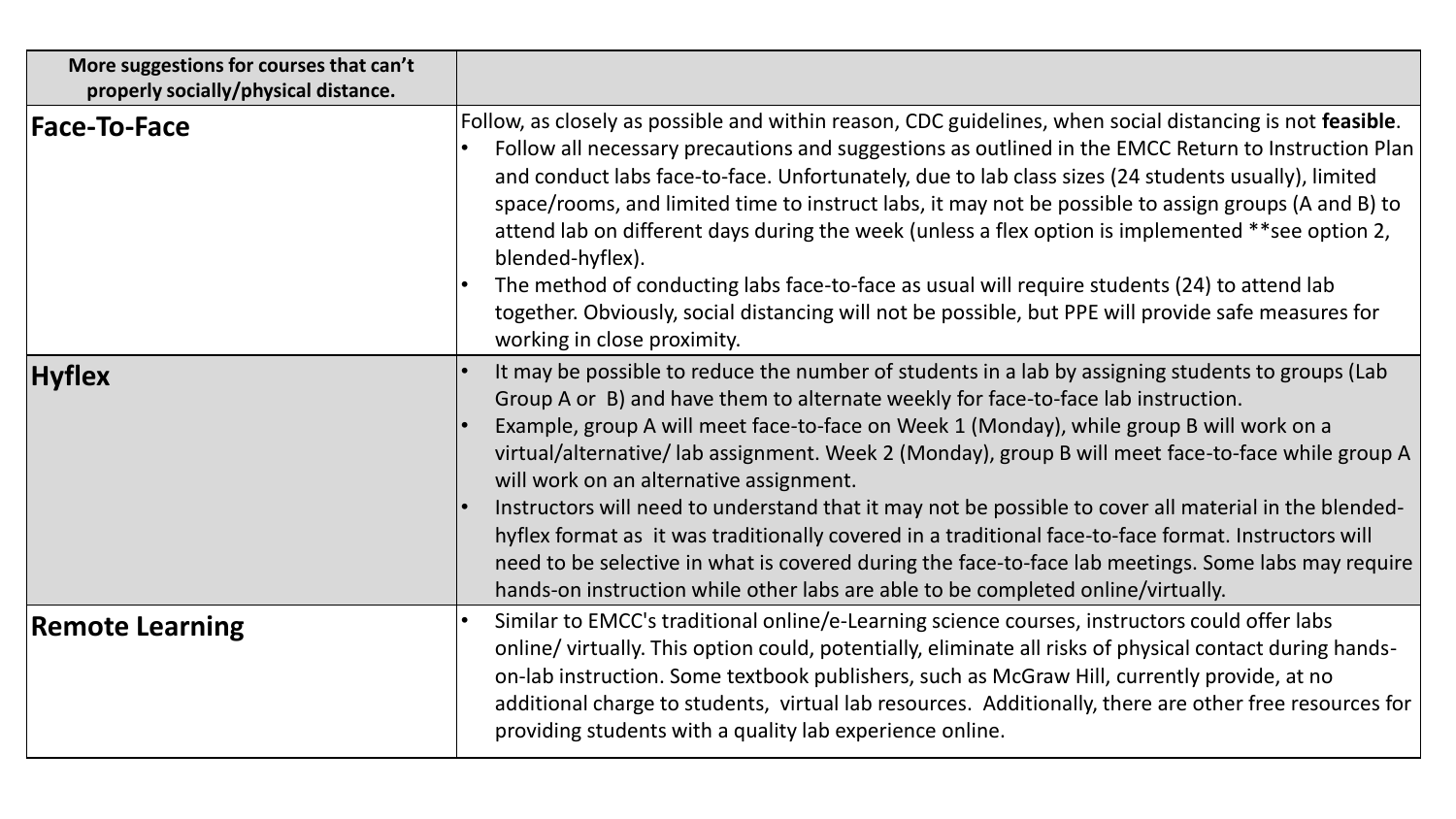# **HEALTH & SAFETY PROTOCOLS**

- **PERSONAL SAFETY PRACTICES**: All faculty, staff, students, and visitors will be expected to maintain proper preventative measures as prescribed by the CDC. This includes regular and vigorous handwashing, practicing social distancing by staying at least six feet apart from other people (when you can), and wearing a face covering while on campus.
- **STAY HOME IF YOU'RE SICK**: Employees and students are encouraged to watch for symptoms of COVID-19, take their temperature before arriving on campus, and utilize the Self-Check tool available on the CDC website to monitor potential symptoms. If a staff member or student feels unwell, he or she should stay home and seek reasonable medical care.
- **COVID-POSITIVE STUDENTS:** In the event a student has had direct contact with someone with a confirmed positive case of the coronavirus and/or the student has personally tested positive for the virus, he/she will need to contact Dr. Melanie Sanders – GT campus or Mr. Tony Montgomery – Scooba campus, dean of students. The full procedure for a COVID-19 positive case is available [here](https://lionseastms-my.sharepoint.com/:b:/g/personal/jrush_eastms_edu/Efktr_AAZCZPjs2_f2T5ExMBE1i51vOarHL9-DuWxPJu6A?e=UDeXT2)[.](https://lionseastms-my.sharepoint.com/:b:/g/personal/jrush_eastms_edu/Ea1Zp4DS9mVKlytW5NzHihoB1anpZLEsmW51igq6ZChGRg?e=T6nebX)
- **CLASSROOM SUPPLIES:**
	- No-touch paper towel dispenser
	- No-touch alcohol dispenser
- Students will be responsible for wiping down his/her desk and chair.
- Report any concerns or issues to your instructor.